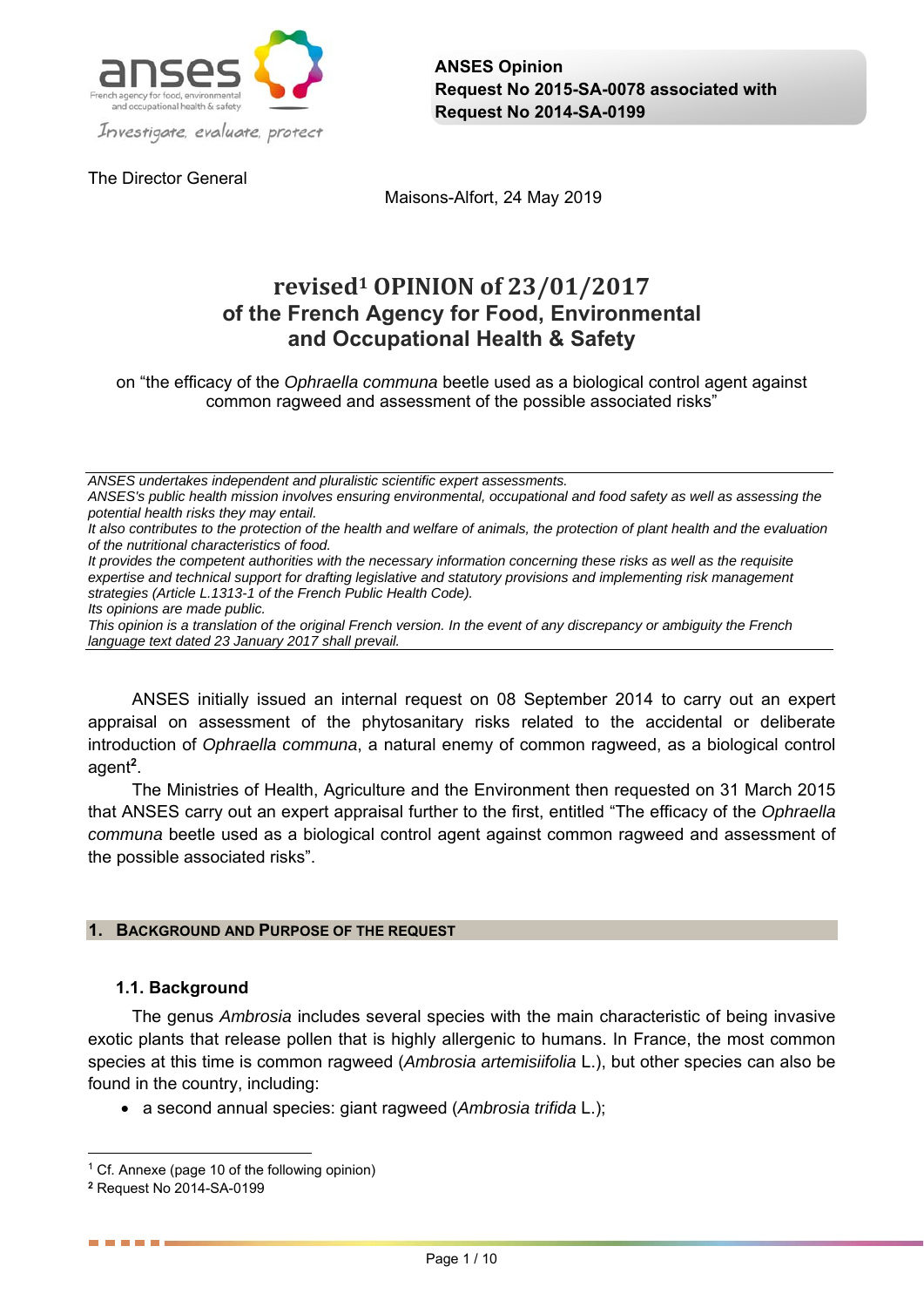

 and two perennial species: western ragweed (*Ambrosia psilostachya* DC.) and slimleaf bur ragweed (*Ambrosia tenuifolia* Spreng.).

In the Rhône-Alpes-Auvergne region, the part of France that currently has the greatest degree of invasion by common ragweed, the Regional Health Agency (ARS) reported that in 2013 nearly 200,000 people required treatment due to allergies caused by the plant's pollen (about 3% of the population of the former Rhône-Alpes region), representing a cost evaluated at 15 million euros for this year alone for reimbursements by the national healthcare system.

In the remainder of this document, the term "ragweed" will be used specifically for common ragweed – *Ambrosia artemisiifolia*. Originating in North America, ragweed was identified for the first time in France around 1860 in the Allier *département* (central France). However, the increase in the speed of its dissemination observed during the past few years appears to be related to the current agricultural context and specifically the development of spring crops (sunflower, maize, etc.) which are synchronous with its own germination period. As a result, in some parts of France such as the Rhône valley, this invasive species is found predominantly on cultivated fields where it can cause significant reductions in yield. Therefore, alongside the impact on public health, there are also costs associated with the negative impact on the agricultural sector. In a study carried out for the European Commission, it was estimated that at least 4% of agricultural land in France is infested with ragweed and that the presence of this plant in cultivated fields may cost about 170 million euros annually.

Moreover, this pioneer species is able to develop in other environments, mainly on bare soil and disrupted ground. In some regions of the country, ragweed is found particularly along artificial corridors (roadsides, etc.) or natural corridors (river banks, etc.), and in construction areas.

Mapping of ragweed presence from year to year shows extension of the invasion at the national level. Currently, ragweed has spread to almost all the regions of mainland France. In some sectors, late or insufficient control measures have led to invasion levels that appear to make eradication impossible, in view of the large number of seeds produced by each plant – up to several thousand – and the lifespan of these seeds in the soil – up to several years.

## **1.2. Purpose of the request**

. . . . .

## **1.2.1. Subject and objectives of the expert appraisal**

In this context, there is hope that the North American beetle *Ophraella communa* may be effective when used as a biological control agent against ragweed. It was found in northern Italy that this insect destroyed massive numbers of ragweed plants following its accidental introduction in this region in 2013. However, several questions must be asked:

- what is the true long-term efficacy of use of this beetle in the control of ragweed?
- what are the possible indirect effects of this insect, particularly on wild plants or crops, especially those that are taxonomically similar to ragweed, such as the sunflower, Jerusalem artichoke, etc.?
- what are the potential effects of the presence of this new insect on indigenous French insect fauna (native beetles, etc.)?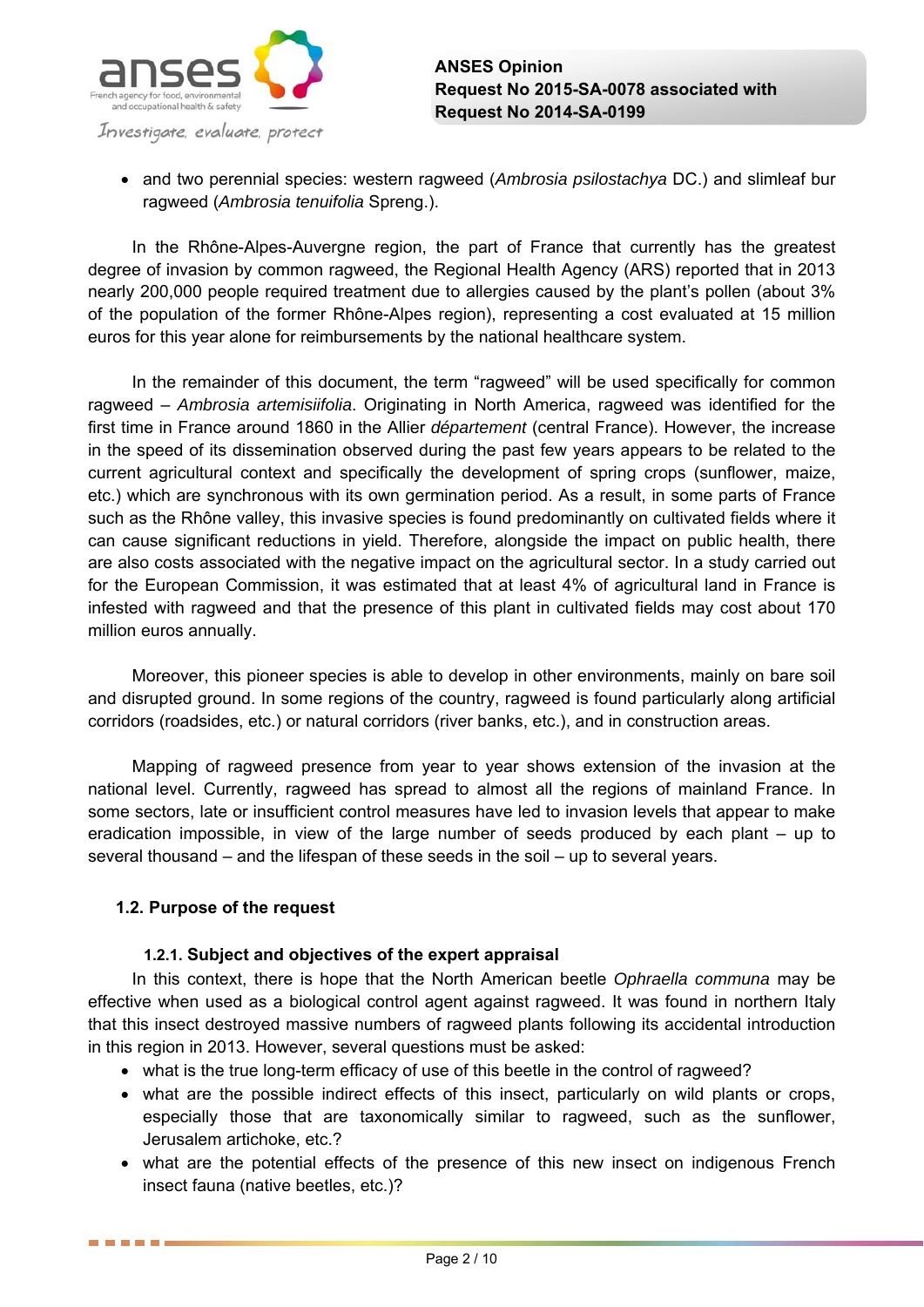

## **1.2.2. Questions dealt with in the expert appraisal**

ANSES was asked to:

- analyse the efficacy of *O. communa* used as a biological control agent against ragweed;
- assess all the possible risks, including those for human health, of its use as part of a biological control system and its possible development after introduction into these habitats;
- determine, following a cost-benefit assessment, whether it is possible to use this beetle to control ragweed, and if so, to indicate under which conditions and to propose application protocols to minimise the possible indirect effects.

#### **2. ORGANISATION OF THE EXPERT APPRAISAL**

The expert appraisal was carried out in accordance with French Standard NF X 50-110 "Quality in Expert Appraisals – General Requirements of Competence for Expert Appraisals (May 2003)".

The expert appraisal falls within the area of expertise of the Expert Committee (CES) on "Biological risks for plant health". ANSES tasked the "*Ophraella communa* 2" working group (WG) with the expert appraisal. The research findings were presented to the CES concerning both methodological and scientific aspects between 19 January 2016 and 8 November 2016. The conclusions were adopted by the CES on "Biological risks for plant health" during its meeting on 8 November 2016.

ANSES analyses the links of interest declared by the experts prior to their appointment and throughout the work, in order to avoid potential conflicts of interest with regard to the matters dealt with as part of the expert appraisal.

The experts' declarations of interests are made public via the ANSES website (www.anses.fr).

## **3. ANALYSIS AND CONCLUSIONS OF THE CES**

## **3.1. Introduction**

------

This opinion relies mainly on the risk assessment criteria related to introduction into the environment of non-indigenous macro-organisms that are beneficial to plants, as indicated in the Order dated 28 June 2012, and on the conclusions of the pest risk analysis (PRA) carried out in 2015**<sup>3</sup>** . The geographical area examined as part of the pest risk analysis (PRA zone) and taken into account for this assessment of risks and benefits related to *O. communa* is mainland France, i.e. continental France and Corsica.

In order to define the scope of the risk analysis, certain definitions were clarified:

- indigenous status of an insect;
- plants of interest for the expert appraisal;
- and the methods of release of the insect.

 $\overline{a}$ **<sup>3</sup>** Opinion No 2014-SA-0199 regarding a plant health risk assessment related to *Ophraella communa*, a pest insect of annual ragweed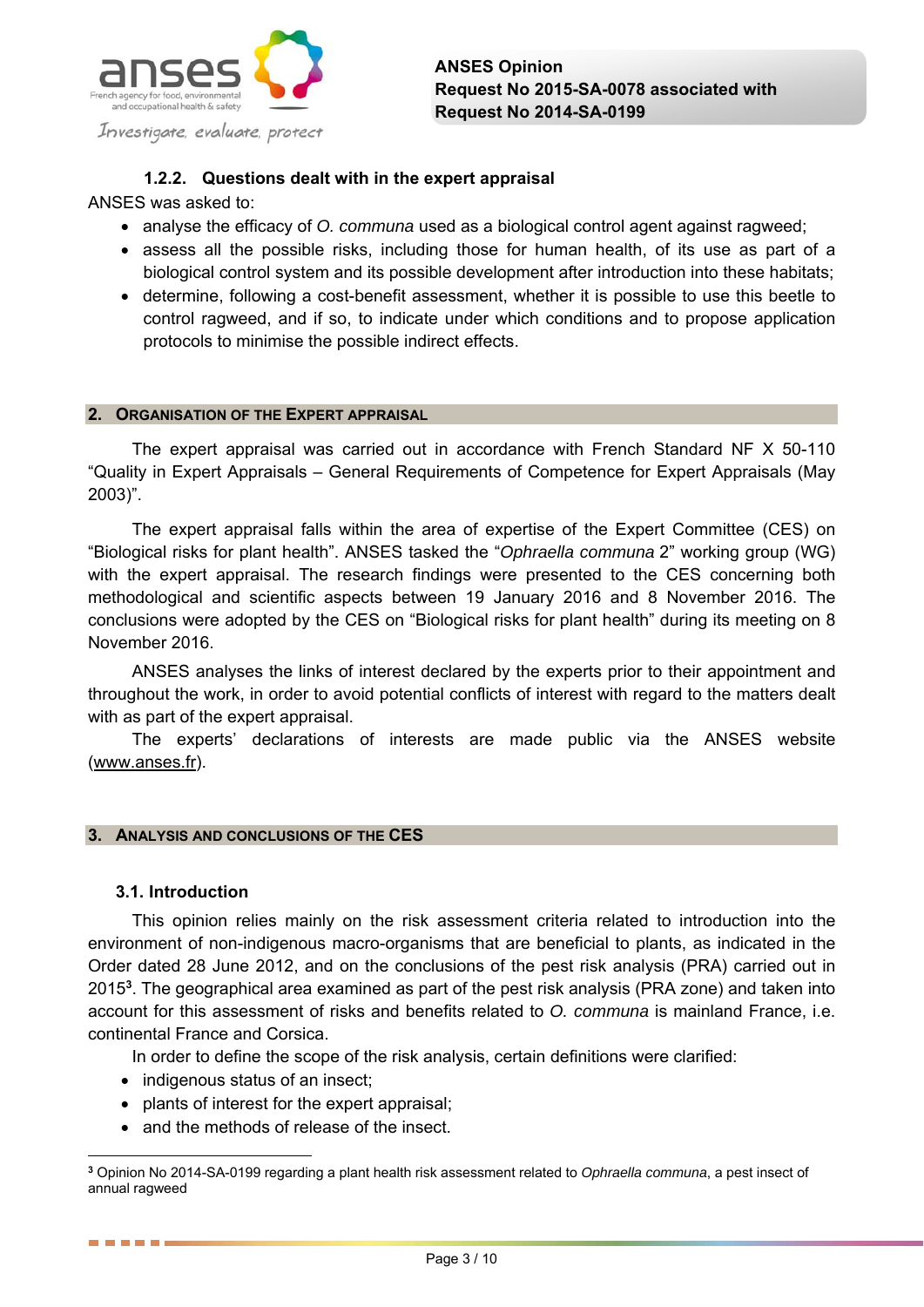

## **3.1.1. Definition of "indigenous insect" status (insect reported in the PRA zone/insect having completed several cycles in the PRA zone)**

Decree No. 2012-140 (30 January 2012) provides the following definition for a "nonindigenous" organism: an organism "that is not established in the geographic area of study by entry or introduction into the environment". During the preliminary discussions that took place within the CES on micro-organisms and macro-organisms that are beneficial to plants (opinion regarding request No. 2014-SA-0039**<sup>4</sup>** ), to make a distinction between a macro-organism established for a long time and a settled exotic macro-organism, three statuses were defined:

- non-exotic (= indigenous within the meaning of Decree 2012-140);
- $\bullet$  settled exotic (= indigenous within the meaning of Decree 2012-140);
- non-settled exotic (= non-indigenous within the meaning of Decree 2012-140).

The indigenous status, within the meaning of Decree 2012-140, thus includes the statuses of non-exotic and settled exotic. Once an insect is considered settled exotic, it will no longer be subject to an application for authorisation to introduce a macro-organism.

The risk represented by the insect will not be the same depending on whether the introduction is natural or involuntarily promoted by human activities (transport), or through a deliberate action within the framework of Decree 2012-140. In the PRA, the CES considered that the entry of *O. communa* is highly likely with a low level of uncertainty. Currently, *O. communa* is absent from the PRA zone. As soon as its presence is reported, it will be considered "non-settled exotic", and possibly considered "settled exotic" if several generations of the insect are observed over at least a few years.

#### **3.1.2. Definition of the plants of interest for the expert appraisal (crops/wild plants)**

According to the Glossary of phytosanitary terms (ISPM No. 5), plants are "Living plants and parts thereof, including seeds and germplasm".

## **3.1.3. Methods of release of the insect**

Different methods of release of the insect were taken into consideration:

- by simple acclimatisation;
- multi-point acclimatisation;
- augmentative;

 $\overline{a}$ 

------

• and inundative.

Another contextual factor to consider from the outset is the methods of release of the insect: inundative release would be considered preferential at the colonisation front of ragweed, with the aim of rapidly controlling new populations of ragweed with optimum efficacy.

#### **3.1.4. The health context of the request**

Common ragweed is an invasive species that has spread markedly in France over the last few years. The plant releases large amounts of highly allergenic pollen and, in the regions where the plant density is high, it causes significant allergies in the human population. The cost of

**<sup>4</sup>** Opinion No 2012-SA-0221 of 2 April 2013 regarding a request for a simplified assessment of the phytosanitary and environmental risk in order to update the list of non-indigenous macro-organisms beneficial to plants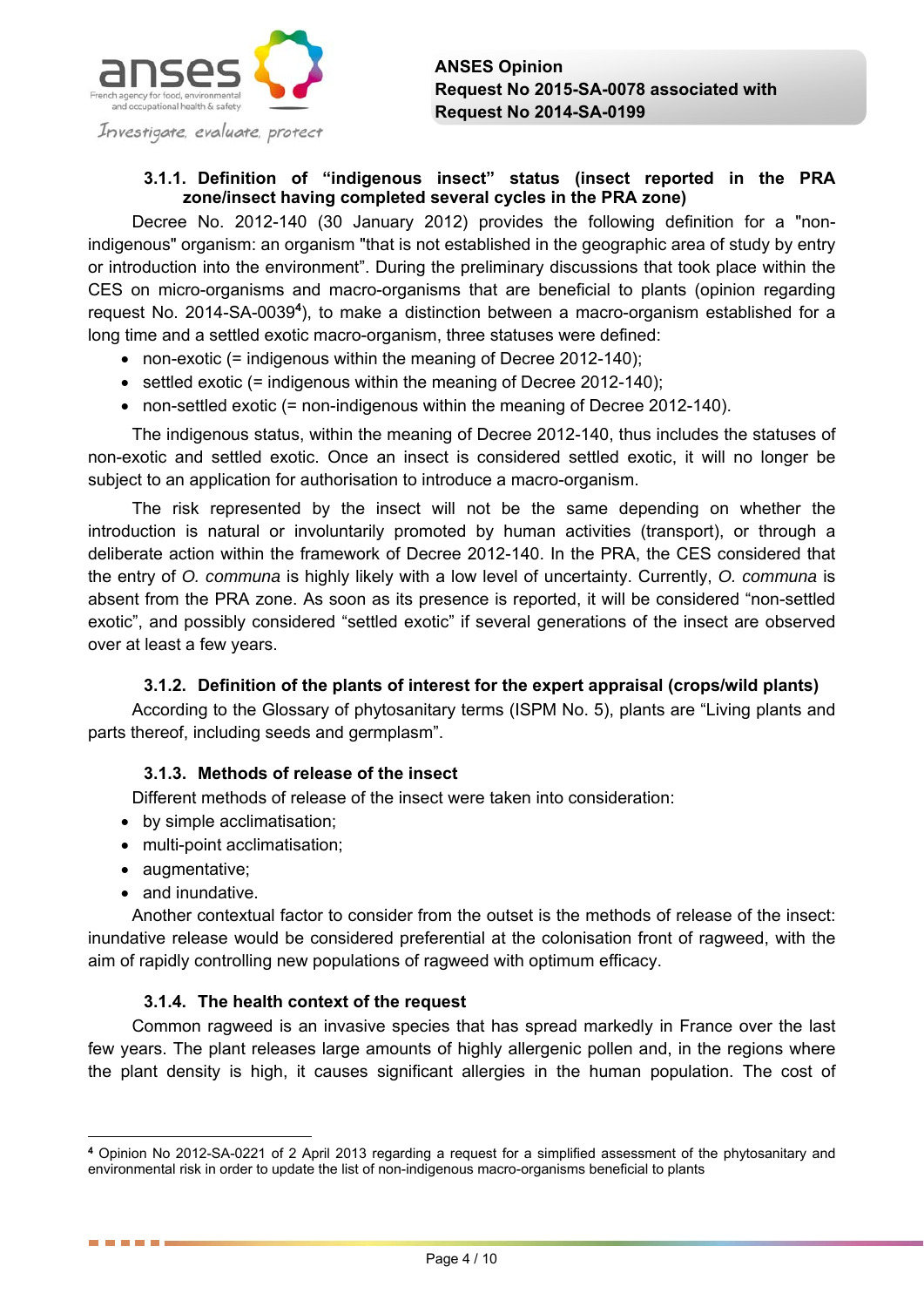

ragweed invasion in the PRA zone, in terms of public health and economics, was quantified in an interim report.

The French authorities are therefore faced with a major health concern. An understanding of the conditions of proliferation of ragweed and the specificities of the allergy to this plant species are a prerequisite to considering the implementation of control measures, specifically through the use of possible biological control agents such as *O. communa*.

## **3.2. Overall risk assessment**

. . . . .

## **3.2.1. Conclusion on the probability of introduction of** *Ophraella communa*

As part of the PRA on the introduction of *O. communa* in France, the presence of this leaf beetle in northern Italy near the French border led the CES to consider that the entry of the beetle is highly likely, with a low level of uncertainty. The overall probability of establishment of the insect was considered high, with a low level of uncertainty. Importantly, up to 2016 and to the knowledge of the CES, there are no reports of its presence in France. Recent modelling studies on the geographic distribution of habitats favourable for the settlement of ragweed and the beetle suggest that *O. communa* could cover a large portion of the ragweed development area in France.

## **3.2.2. Conclusions on the risks related to** *Ophraella communa*

On the basis of this PRA, the CES analysed the risk related to natural introduction of the insect for plant species, whether crops or wild plants. It concluded that the risk is minimal and would not need any specific management measures to limit the negative impact of *O. communa,* while drawing attention to the precautionary measures to adopt, as summarised below, if the insect were to be used as a biological control agent against ragweed. Specifically, the range of host plants could change in a context of inundative release, which could lead to *O. communa* attacking sunflower seedlings under certain conditions due to strong demographic pressure, given the insect's oligophagous nature.

However, the most recent observations from the Cost-SMARTER study showed that, in the presence of ragweed, the damage caused by the insect to young seedlings of sunflowers is limited and negligible. In addition, a supplementary study on the potential risks for non-crop plants showed that no adult insects were found on rare and endangered species belonging to other plant tribes. Similarly, specificity tests with multiple options show no larval development on species other than common ragweed. In addition, the fact that *O. communa* cannot complete its full lifecycle on the sunflower appears to indicate that it will not be necessary to plan for eradication of *O. communa*  after regulation of ragweed.

No new data on the potential risk for non-target organisms other than plants have been identified. The CES considers overall that the risk of competition with or replacement of species in the environment, hybridisation with other species, and risks related to natural enemies of the insect in the PRA zone are negligible. Nonetheless, risks related to possible indirect negative interactions in the natural environment due to the increased density of generalist predators that may increase their predation pressure on other species present in the same habitat, cannot be ruled out. The same type of effect could occur in agroecosystems but with a potentially positive effect if the result were to be an increase in organisms beneficial to crops.

Lastly, the risk of entry of parasitoids related to the introduction of *O. communa* from Italy is considered low. However, this risk cannot be ruled out and should be studied in the context of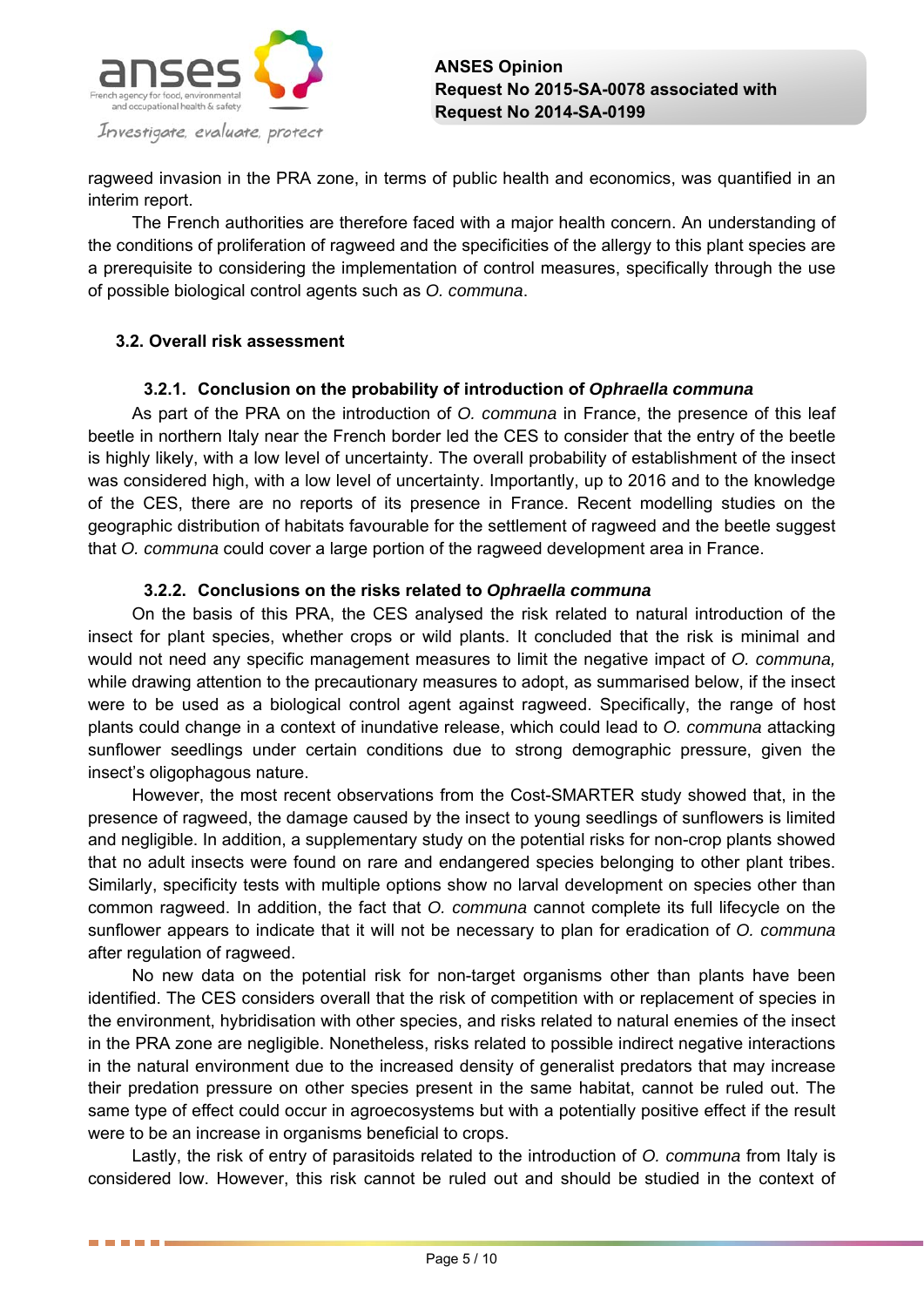

deliberate introduction of the insect as a biological control agent from the native zone or non-European areas in the framework of Decree 2012-140.

## **3.3. Conclusions on the expected benefits of biological control with** *Ophraella communa*

The studies carried out as part of the Cost-SMARTER programme have shown that: i) the incidence of attacks on ragweed populations in northern Italy is between 90% and 100%, ii) defoliation of the attacked plants can be complete at the end of the season and be accompanied by a decrease in the production of pollen and seeds, leading to iii) a lower density of the ragweed population that is variable between observed sites.

The benefits that may be expected from introduction of *O. communa* both for human health and for the associated costs are illustrated by an extrapolation study on the observed effects in the region of Milan, where the release of pollen dropped by 80%. The same reduction factor in the pollen rate applied to the former Rhône-Alpes region could lead to a reduction of more than 50% in the allergic risk and a decrease of 75 to 85% in associated health costs.

The CES thus considered these results to be evidence in favour of the efficacy of *O. communa* as a biological control agent against ragweed. The implementation of this type of control programme (by simple acclimatisation, multi-point acclimatisation, or by inundative release) represents a significant development cost. However, this cost should be considered in conjunction with the negative impacts of ragweed related to the costs of allergy treatments, the costs of managing infestation for farmers, local authorities or motorway companies, the environmental cost with the management of river banks, and the social and tourism cost for areas invaded by ragweed. Biological control of ragweed would also involve the creation of an economic and professional production and marketing sector for biological control agents. This could be considered a societal benefit.

## **3.4. Recommendations on the use of** *Ophraella communa*

Three strategies could be considered.

. . . . .

**Conventional biological control by simple acclimatisation** involves placing populations of *O. communa* in zones with high ragweed infestation so that these populations rapidly and sustainably settle in then spread naturally over the entire infested area. The intended aim is to reduce the growth of ragweed populations, which would result in a decrease in the atmospheric pollen count, preventing an increase in the number of sensitive people. This approach would lead to control of the production of seeds, which is an important objective to guarantee the sustainability of control of *A. artemisiifolia.*

**Conventional biological control by multi-point acclimatisation** on the colonisation fronts aims primarily to halt the ragweed colonisation front or fronts to prevent an increase in the affected surface area, and thereby to prevent an increase in the number of people sensitive to ragweed pollen allergies.

**Biological control by inundative or augmentative release** should be considered in regions where the climate enables the invasive development of ragweed (medium altitude or northern areas with a longer cold spring) but where it does not enable the development of a sufficiently large *O. communa* population to have a regulating effect on the invasive plant. The WG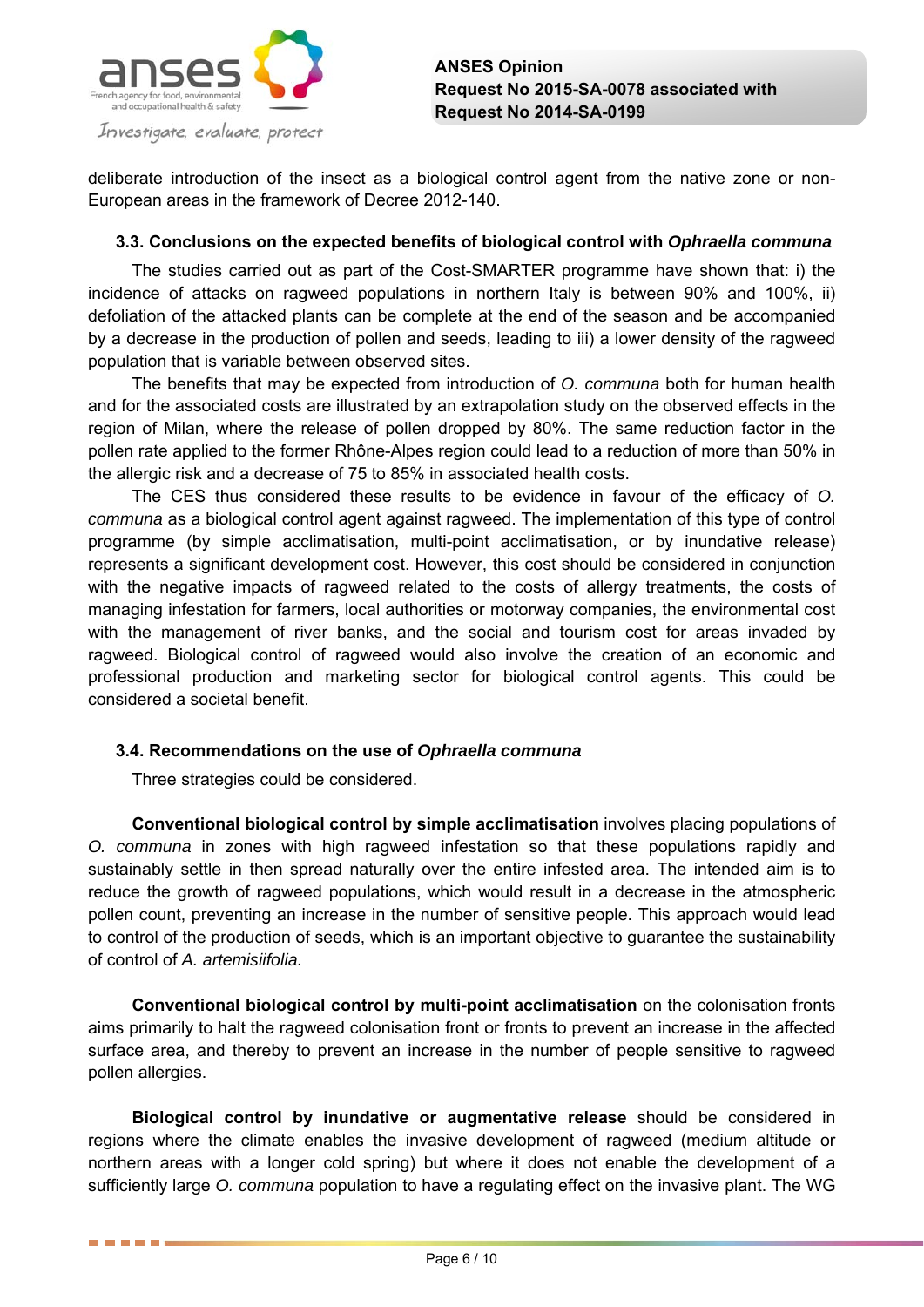

put forward a certain number of recommendations for the implementation of these various options for biological control.

## **3.5. Recommendations on geographic monitoring and research project proposals**

The CES recommends that before any deliberate introduction of *O*. *communa* in the PRA zone (mainland France and Corsica) and/or its use as a biological control agent against ragweed, food specificity tests should be carried out concerning the following indigenous plant species: alpine *Inula montana*, two species of the *Artemisia* genus with a status of concern, i.e. *Artemisia insipida* Vill. and *Artemisia molinieri* Quézel, M. Barbero, R.J. Loisel.

The CES also recommends that supplementary specificity tests be performed before any decision is made on deliberate introduction or use of *O*. *communa*.

Lastly, as part of an implementation programme for biological control of ragweed with *O. communa,* the CES recommends further studies on: i) the causal link between *O. communa* and the decrease in pollen emissions in the control programme area, ii) the dynamics of *O. communa* populations based on climate conditions, and iii) the correlation between the decreased pollen production by *O. communa* and the prevalence of allergies on the one hand, and the healthcare costs of these allergies, on the other.

In the research field, to better take into account the potential risk that *O. communa* could complete its lifecycle on the sunflower, it may be useful to study possible genetic adaptations of *O. communa* to the sunflower and phenomena such as susceptibility by association (supplementation of diet on other non-target host plants), which could increase the damage to sunflowers. This phenomenon, described in the literature, is non-adaptive and expresses the plasticity of a species in modifying its diet if needed. Post-introduction monitoring of *O. communa* is therefore essential in view of these two questions.

Finally, modelling studies on the potential impact of *O. communa* on the ragweed colonisation front based on the spatial distribution of the plant are under way. Preliminary results show that the insect may invade the entire PRA zone in a short period of time and rapidly become established in ragweed development zones.

With a view to Europe-wide ragweed control, the use of *O. communa* as a biological control agent, coupled with use of a second control agent, *Tarachidia candefacta* (Lepidoptera: Noctuidae; insect introduced in the 1960s to control ragweed in Russia), would need to be studied to increase the impact of these two insects on ragweed population densities in broader climate zones.

#### **4. CONCLUSIONS AND RECOMMENDATIONS OF THE AGENCY**

------

The French Agency for Food, Environmental and Occupational Health & Safety considers that introduction of the insect is highly likely in the PRA zone, even though no reports were recorded in mainland France in 2016.

The Agency considers that the risk related to *O. communa* for sunflower (*Helianthus annuus* L.) and Jerusalem artichoke (*Helianthus tuberosus* L.) crops, and more widely for the environment, does not require specific management measures to limit its negative impact. The most recent findings from the Cost-SMARTER study show that, in the presence of ragweed, the damage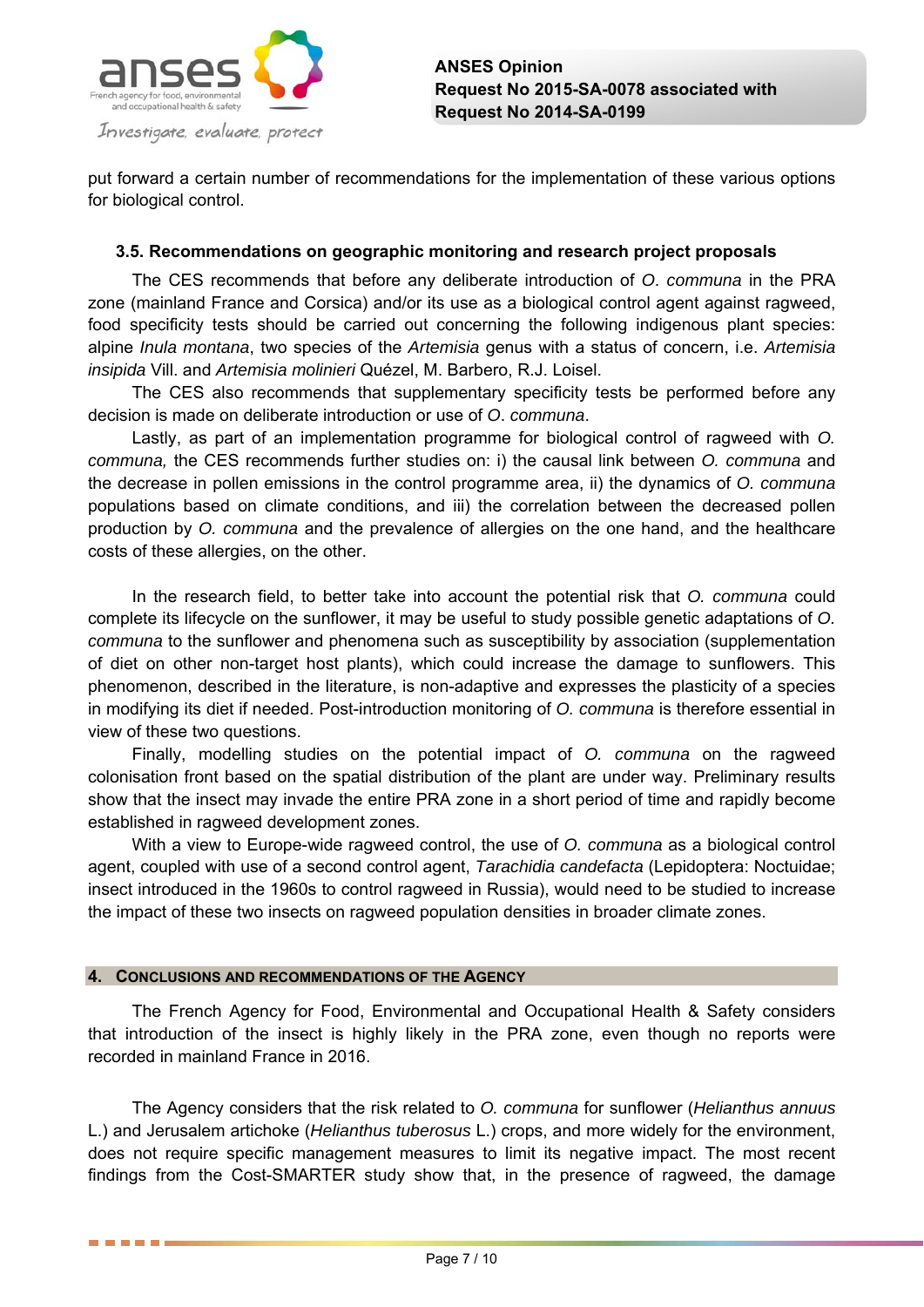

. . . . . .

caused by the insect to young sunflower seedlings is limited and negligible. In addition, specificity tests with multiple options (tests in the presence of several plant species including ragweed), show no larval development on species other than common ragweed. The fact that *O. communa* cannot complete its full lifecycle on the sunflower suggests that it will not be necessary to plan for eradication of *O. communa* after regulation of ragweed. It must be stressed that *O. communa* could complete its full lifecycle on the sunflower in certain cases where pressure from the beetle population is high ( $3<sup>rd</sup>$  or  $4<sup>th</sup>$  generation of adults) and where ragweed densities are too low to feed the beetles present. If sunflowers have been sown later in the year, the damage to the plants would be significant but would affect only the leaves, particularly for ornamental sunflower crops.

Lastly, supplementary studies on the possible risks for non-crop plants showed no adult insects on rare or endangered species belonging to tribes other than *Heliantheae*.

ANSES also considers that the benefits that may be expected from introduction of *O. communa,* both for human health and in terms of associated costs, are potentially significant. Applying the pollen level reduction factor observed in the region of Milan to the former Rhône-Alpes region of France, it could be possible to forecast a reduction of more than 50% in the allergic risk and a decrease of 75 to 85% in associated health costs.

With a view to the use of *O*. *communa* as a biological control agent against ragweed, the Agency recommends that before any deliberate introduction of *O*. *communa* in the PRA zone (mainland France and Corsica), additional specificity tests should be performed regarding crop plants or indigenous plant species with a status of concern.

Within the framework of implementation of a biological control programme with *O. communa* against ragweed, the Agency recommends further studies on: i) the causal link between *O. communa* and the decrease in pollen emissions in the control programme area, ii) the dynamics of *O. communa* populations based on climate conditions, and iii) the correlation between the decreased pollen production by *O. communa* and the prevalence of allergies on the one hand, and the healthcare costs of these allergies, on the other.

Roger Genet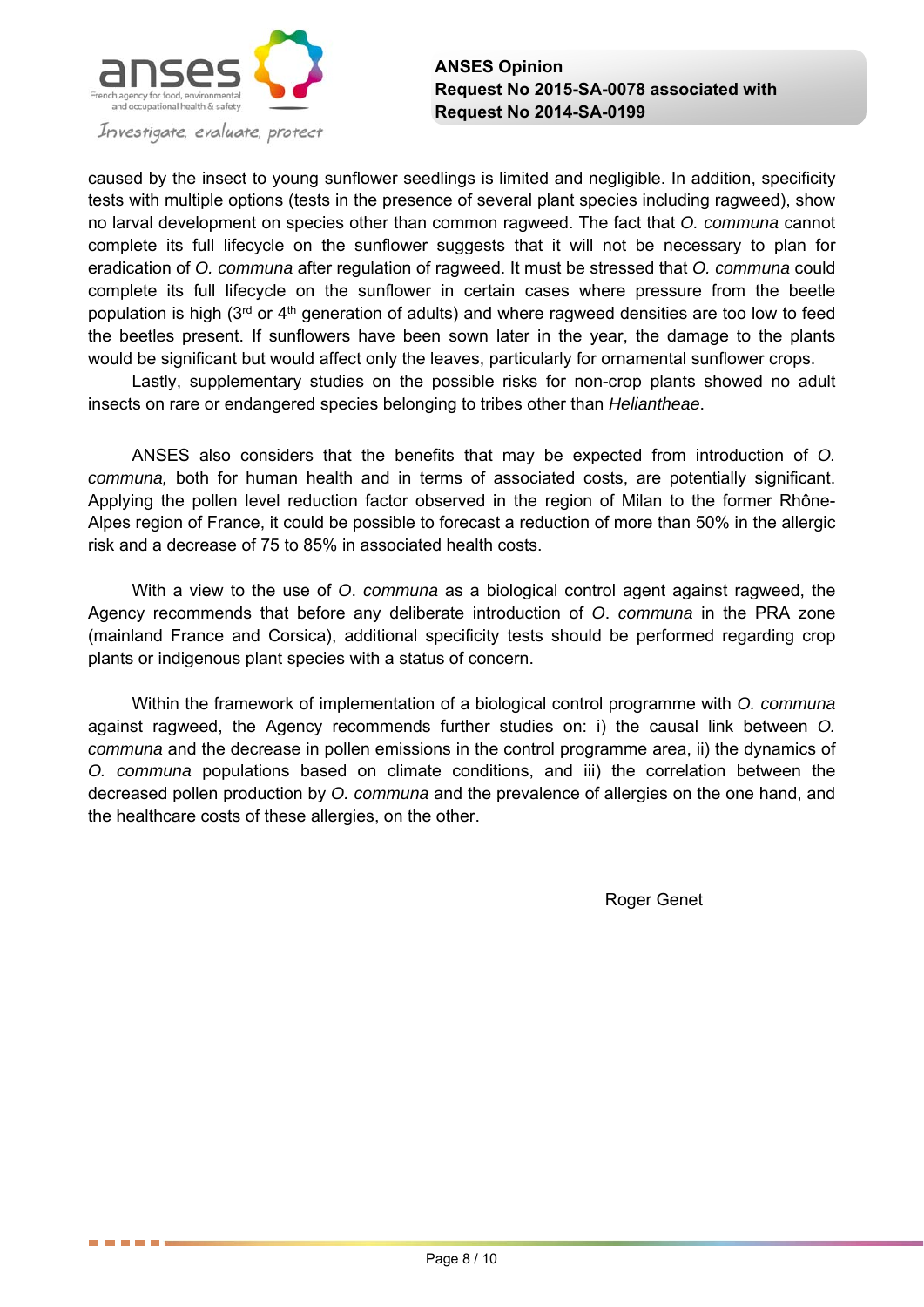

#### **KEY WORDS**

------

*Ophraella communa*, coléoptère, ambroisie, *Ambrosia artemisiifolia*, agent de lutte biologique, efficacité, risques phytosanitaire et sanitaire, France métropolitaine.

*Ophraella communa*, beetle, ragweed, *Ambrosia artemisiifolia*, biological control agent, efficacy, phytosanitary and health risks, mainland France.